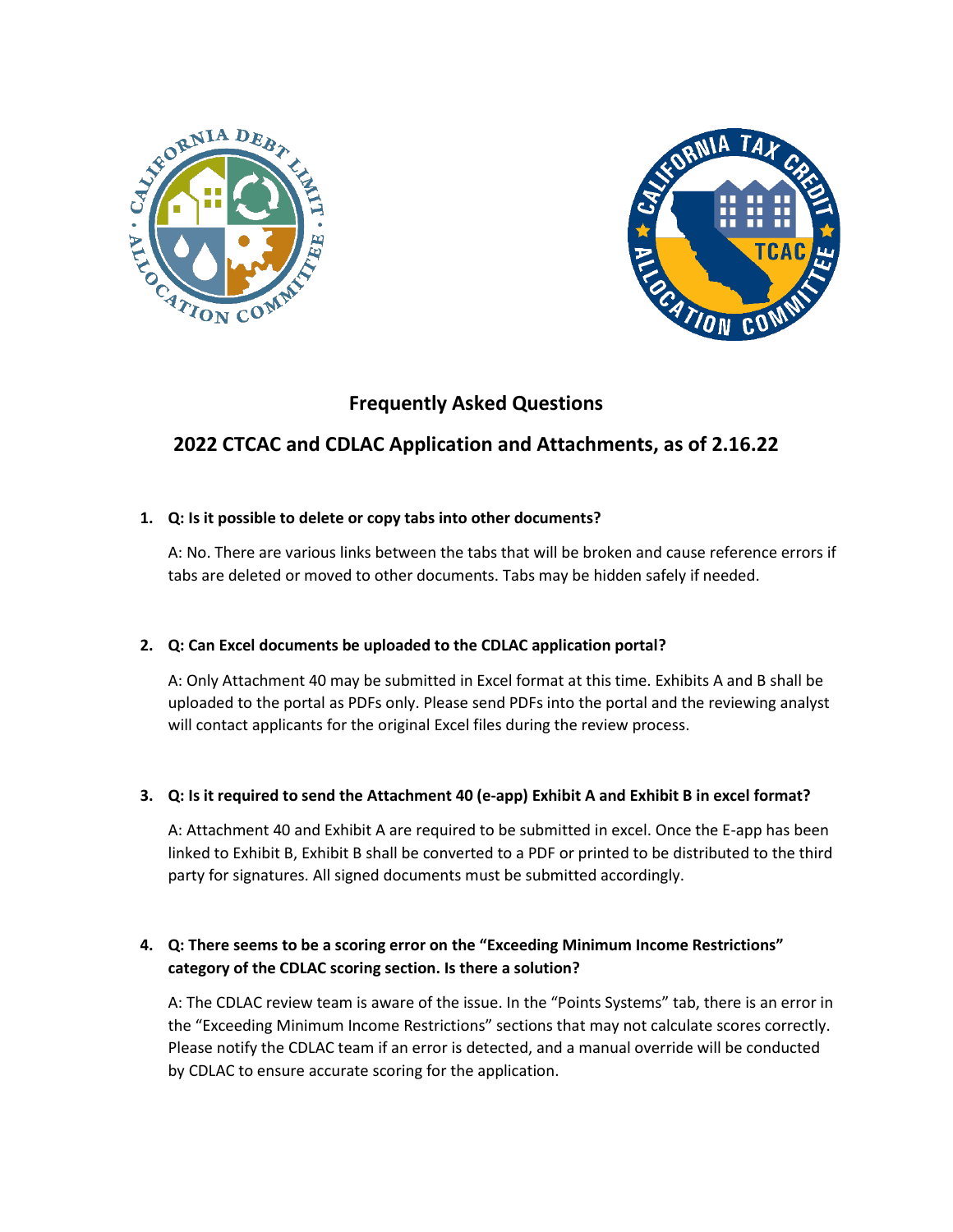**5. Q: For the Exhibit A and Exhibit B attachments with the upcoming 9% deadline on March 1, are these Excel Exhibits required to be included in the application in Excel form or merely a tool for us to complete the attachments for 3rd party signatures (GP, Management, City, Architect, etc.)? I understand we are required to link the 9% application into these exhibits to autofill some of the application information, but it isn't clear if we'll also need to submit the unsigned excel version of Exhibit A and B with the 9% application.** 

A: All sheets in Exhibit B are intended to be completed, printed or PDF'd, and signed physically or digitally to be submitted in PDF form with your application. This is noted in item 7 of the Instructions on that workbook. Exhibit A does not need to be printed and signed and can be submitted as an Excel document with your application.

Cells with grey backgrounds are pulled from (or based on data from) your e-application. Applicants should only 7) provide information in cells with yellow backgrounds. All sheets in this workbook are intended to be completed, printed or PDF'd, and signed physically or digitally to be submitted in PDF form with your application.

### **6. Q: Will there be any further updates to this application cycle documents?**

A: No. There is no plan to release another version of the application prior to the first round. If further changes are required, they will be done and posted for Round 2.

#### **7. Q: Are disaster credits available for 2022?**

A: Not at this time. While Legislation is still pending regarding a new round of disaster credits, nothing has been finalized or approved.

#### **8. Q: Will Round 1 documents submitted after the deadline be accepted?**

A: No. To meet our deadlines, CDLAC/CTCAC does not accept late application documentation. Please see specific submission instructions for 9% projects on the CTCA[C website.](https://www.treasurer.ca.gov/ctcac/2022/applications/competitive-tax-app-instructions.asp)

Applications for 4% tax credits shall be received by CTCAC no later than March 15, 2022.

### **9. Q: Are 4% applications scored through the same points system as the 9% applications?**

A: Only 9% applications are scored competitively using regulations section 10325(c). The 4% applications at CTCAC, while non-competitive, are reviewed and scored competitively through CDLAC's scoring criteria. Only projects successful in the CDLAC competition will be receive 4% tax credits.